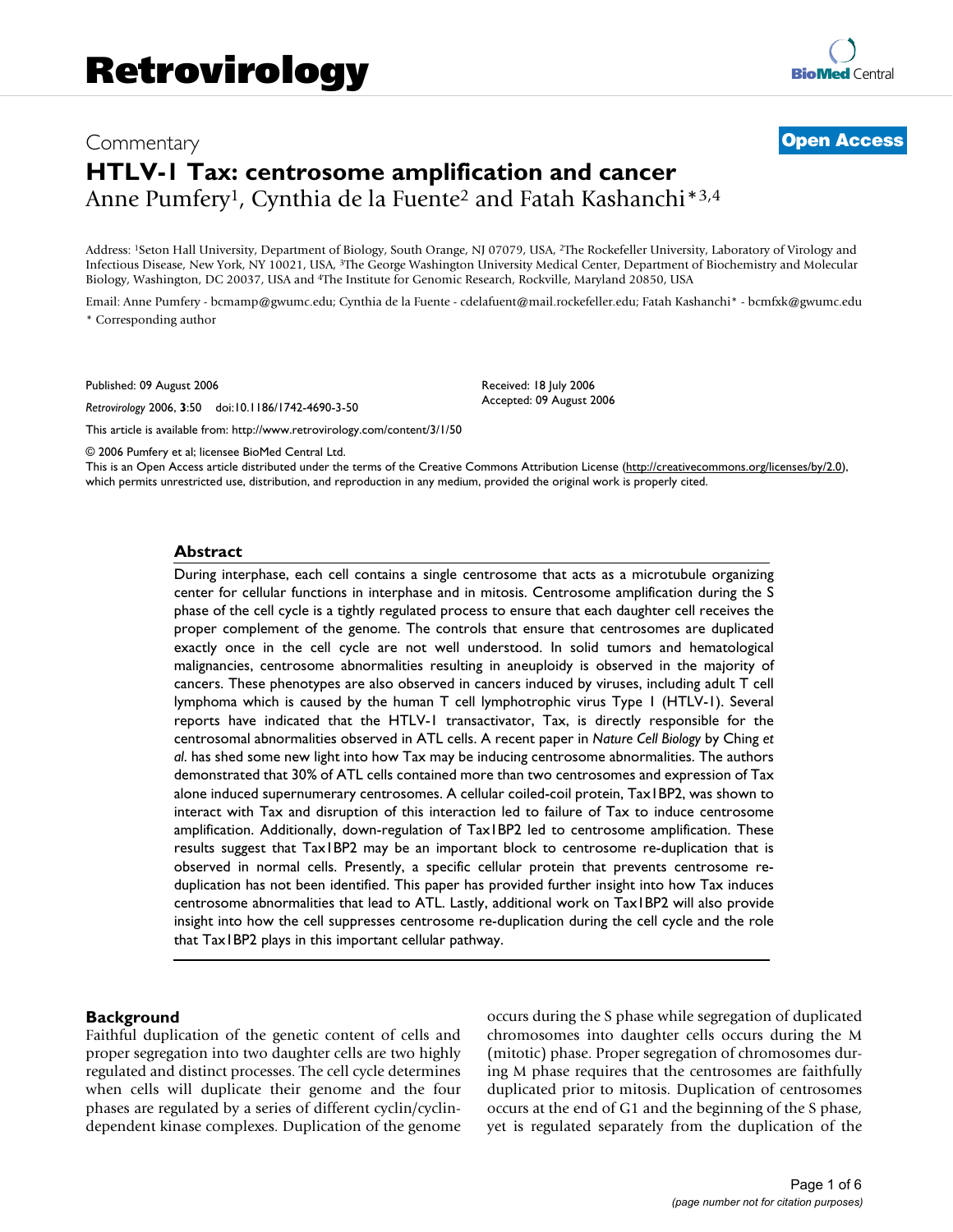genome. Dysregulation of either the cell cycle or centrosome duplication can result in major genetic alterations and cancer [1-3]. Changes in centrosome duplication have been observed in cancers caused by genetic mutations as well as in cancers induced by viruses. A recent report by Ching *et al*. [4] further elucidates how the HTLV-1 Tax protein may modulate centrosome duplication resulting in aneuploidy and the development of adult T cell leukemia (ATL).

The centrosome functions as the microtubule organizing center (MTOC) of the cell and modulates the microtubule network critical for chromosome segregation, cell division, intracellular transport, and development [1-3]. The centrosome is composed of a pair of centrioles surrounded by the pericentriolar material [1,2], which is composed of at least 50 different proteins including several different tubulins, centrin, and proteins containing a coiled-coil motif [2]. To prepare for chromosome segregation in the next M phase, a single centrosome needs to be duplicated. During the G0 and G1 phases of the cell cycle there is a single centrosome that is inherited from the mother cell during the previous cell division, which is duplicated during the late G1 and S phases. During mitosis, the number of spindle poles is generally determined by the number of centrosomes [1].

Centrosome duplication occurs in a semi-conservative manner and consists of four phases: (i) centriole splitting in which the mother and daughter centrioles detach; (ii) semiconservative centrosome duplication, where a new centriole is formed adjacent to the original centriole; (iii) maturation involves recruitment of pericentriolar material proteins; and (iv) centrosome separation during mitosis to form the spindle poles [1,2]. Centrosome duplication is regulated by a series of phosphorylation and dephosphorylation events mediated by several kinases including Cdk2, Nek2, polo-like kinases, and aurora kinases [1,2,5]. The coordination between replication and centrosome duplication suggests that these events may be regulated by a common mechanism. Cdk2 is attractive as the central

modulator since it is involved in both processes. Cdk2 is activated by binding to Cyclin E or Cyclin A at the start of S phase to induce DNA replication. Additionally, Cdk2 is required for centrosome duplication in a variety of cell systems [2,6]. Centrosomes are duplicated only once during each cell cycle and there is an apparent intrinsic block to reduplication of centrosomes [7]. However, the nature of this block is not known, but it apparently is overcome in cancer. Increased centrosome numbers leads to disturbances in mitosis and cytokinesis leading to errors in chromosome segregation and chromosome instability [6].

Alterations in centrosome duplication and the resulting aneuploidy are observed in a significant number of cancers. There are several possible mechanisms of centrosome amplification, including: (i) centrosome duplication more than once in a cell cycle; (ii) failure to undergo cytokinesis resulting in doubling of the genome [6]; and improper splitting, or fragmentation, of centrosomes in the M phase due to DNA damage [8]. Centrosome amplification is frequently seen in a number of solid cancers including breast, lung, colon, prostate, testicular, and head and neck squamous cell carcinoma [6], as well as several hematological malignancies such as Hodgkin's lymphoma, multiple myeloma, and chronic lymphocytic leukemia [9]. Some of the common genetic alterations in cancer associated with centrosome amplification include inactivation of p53, over-expression of Cyclin E [6], and mutation of BRCA1 [6,10].

Centrosome abnormalities are also observed in cancers caused by tumor viruses such as hepatitis B virus (HBV) [11-13], human papillomavirus [14,15], Kaposi's sarcoma-associated herpesvirus (KSHV) [16,17], and human T cell lymphotropic virus type 1 (HTLV-1) [4,18-20] [Table 1]. The HBV X protein induces centrosome amplification by activating the Ras-MEK-MAP kinase pathway [13]. Additionally, HBV X targets the Crm1 nuclear receptor, sequestering it in the cytoplasm [12]. Inactivation of Crm1 leads to abnormal centrioles and the presence of

| Viral Protein    | Cellular Interacting Protein | <b>Function in Normal Cells</b>               | Phenotype                                            |
|------------------|------------------------------|-----------------------------------------------|------------------------------------------------------|
| HBV X            | Crm I                        | Nuclear export receptor                       | Abnormal centrioles<br>>2 centrosomes per cell       |
| HPV E7           | Rb                           | Tumor suppressor<br>Transcriptional repressor | >2 centrosomes per cell                              |
| HPV E6           | P53                          | Tumor suppressor                              | >2 centrosomes per cell                              |
| <b>KSHV LANA</b> | P53                          | Tumor suppressor                              | Abnormal mitotic spindles<br>>2 centrosomes per cell |
| <b>HTLV Tax</b>  | TaxBP181                     | Mitotic spindle checkpoint protein            | Multinucleated cells                                 |
|                  | RanBPI                       | Regulator of Ran-GTPase pathway               | >2 centrosomes per cell                              |
|                  | Tax IBP2                     | Regulates centrosome duplication              | >2 centrosomes per cell                              |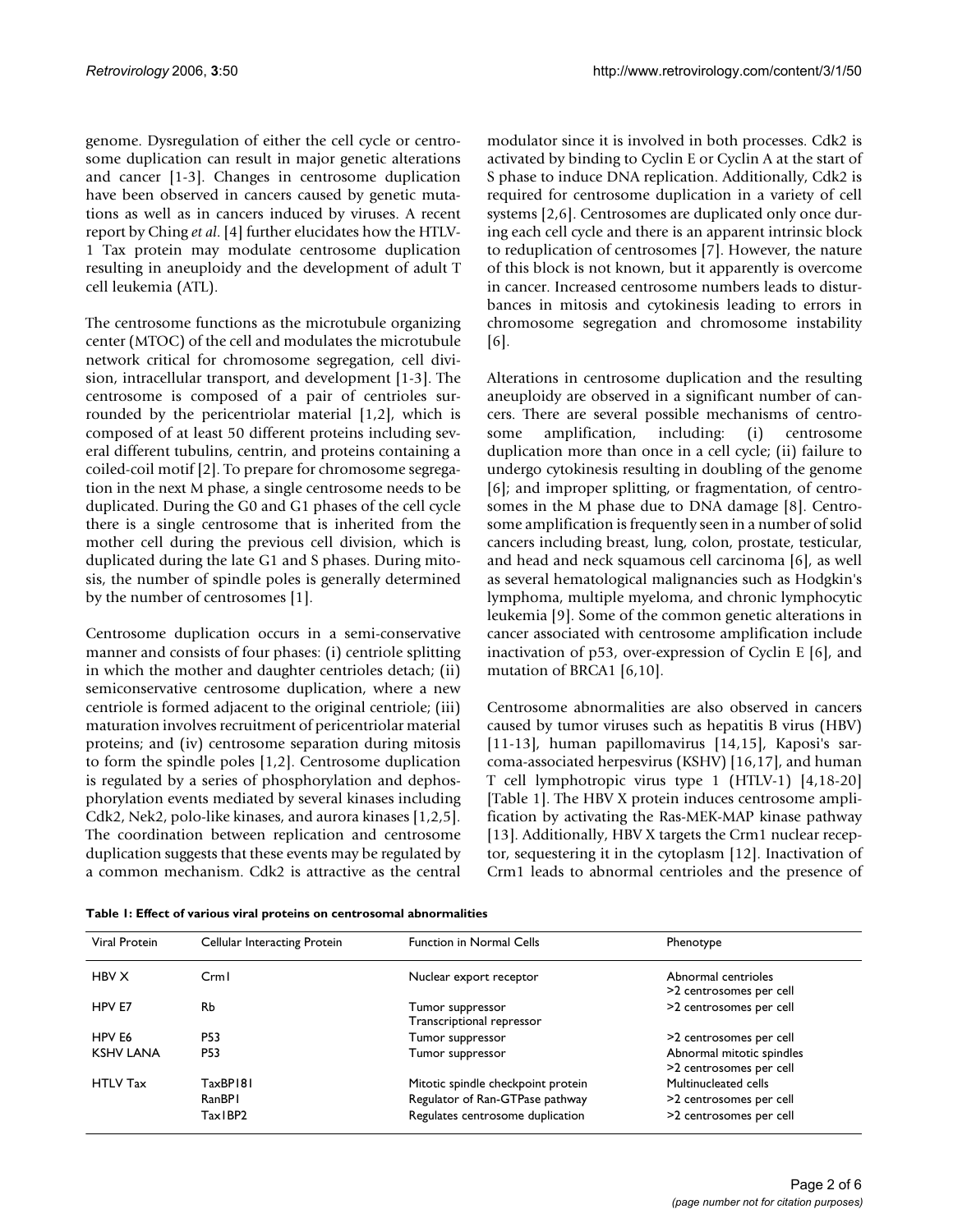more than two centrosomes in 39% of mitotic cells [11]. For human papillomavirus, both the E7 and E6 proteins contribute to supernumerary centrosomes. E7 inactivates Rb [14] and induces an increase in the number of centrioles, a portion of which give rise to mature centrosomes [15], whereas E6 inactivates p53 [14]. Expression of either protein alone will induce centrosome amplification; however, co-expression of E6 and E7 results in a higher incidence of supernumerary centrosomes [3,14]. Similar to HPV E6, the KSHV latency associated nuclear antigen (LANA) binds to p53 and inhibits the ability of p53 to transactivate cellular genes resulting in abnormal centrosomes, multinuclear cells, and other genomic abnormalities [17].

## **Discussion**

The HTLV-1 Tax protein contributes to the ability of the virus to cause ATL by inactivating p53 [21-24], altering the cell cycle [25,26], and inactivating Rb [27]. As Tax is able to deregulate cellular checkpoints, most notably the G1/S transition [28,29], it is not surprising that this oncoprotein is involved in mitotic disruption. An early report demonstrated that expression of Tax alone was sufficient to induce both centric (containing a kinetochore and representative of segregation defects) and acentric (representative of DNA damage) micronuclei [30]. While clastogenic effects induced by Tax appears to be due to subversion of DNA damage repair pathways [31-34], Tax involvement in aneugenic damage was less clear. A study by Jin *et al*. [20] indicated that the association of Tax with hsMAD1, a mitotic spindle checkpoint (MSC) protein, led to the translocation of both MAD1 and MAD2 to the cytoplasm. The MSC is necessary to halt the cell cycle when an error(s) in chromosome segregation is detected. When all of the kinetochores are attached to both poles of the mitotic spindle apparatus and chromosomes are equally segregated to opposite poles, the block is then released [35]. By disrupting normal localization of these factors (*i.e*. MAD1 and MAD2) to kinetochores following chromosomal missegregation, Tax was able to usurp this checkpoint and thus allow for accumulation of multinucleated cells, a common phenotype of ATL cells. However, several questions remained including (i) was aneuploidogenic damage simply the accumulation of natural occurring mis-segregation events [36] due to Tax or (ii) were there other Tax-related mechanisms either direct or indirect, that induced aneugenic damage?

Evidence for the direct involvement of Tax in aneuploidy development was recently shown by Peloponese and colleagues [19]. Tax was shown to localize to centrosomes during mitosis and interact with the Ran-GTPase pathway through the Ran-binding protein 1 (RanBP1). This protein complex regulates mitotic centrosome stability and microtubule nucleation and spindle formation [37,38].

Interaction of Tax with RanBP1 was shown to be necessary for Tax targeting to centrosomes and induction of supernumerary centrosomes. The interaction of Tax with the Ran-GTPase pathway to dysregulate centrosome duplication is reminiscent of HBV X interaction with Crm1 [12], a Ran-GTP binding nuclear export receptor [39].

The involvement of Tax in centrosome amplification has been further strengthened by recent findings from Ching *et al*. [4]. Tax was observed to localize to centrosomes in both transfected cells and HTLV-1 transformed cells. About 30% of ATL cells displayed centrosome amplification (>2 centrosomes) and 30–80% of cells expressing Tax alone had supernumerary centrosomes indicating that Tax was responsible for the abnormal centrosome phenotype in ATL. Through a yeast two-hybrid approach, Tax was shown to associate with a coiled-coil protein, Tax1BP2 (formerly known as TaxBP121). Tax1BP2 has high sequence similarity to C-Nap1 (centrosomal Nek2-associated protein 1), a protein involved in centrosome cohesion during the interphase of cell cycle [40], and was shown to be part of the centrosome complex. Tax interaction with Tax1BP2 was shown to be necessary for Tax to induce supernumerary centrosomes and over-expression of Tax1BP2 countered this effect. Additionally, down-regulation of Tax1BP2 expression by siRNAs resulted in amplification of centrosomes leading the authors to speculate that Tax1BP2 may be the intrinsic block to re-duplication proposed by Wong and Stearn [7]. This interaction provides a novel way for Tax to induce aneuploidogenic damage through centrosome amplification. Furthermore, if Tax1BP2 proves to be important for the block to centrosome duplication this will be the first protein identified to perform such a function. However, several questions remain: (i) is there differential expression or localization of Tax1BP2 during the cell cycle; (ii) does knock-down of Tax1BP2 expression in the S and G2 phases allow for centrosome re-duplication; and more importantly (iii) how does Tax1BP2 function to limit amplification of centrosomes?

## **Conclusion**

Centrosome amplification, which results in aneuploidy, is seen in a large number of cancers, including adult T cell lymphoma, and the HTLV-1 transactivator Tax plays a critical role in this process. Tax targets several pathways to induce uncontrolled cell growth including Rb [27], cyclin D2 [25,26,41-43], and Cdk 4 [44-48]. However, development of ATL takes decades and only a small percentage of infected individuals' progress to ATL, indicating that additional genetic alterations are required. Interestingly, while lymphoma and acute stage ATL patients display a high amount of structural (clastogenic) and numerical (aneugenic) damage, earlier stage patients (smoldering/ chronic) do exhibit some aneugenic damage as exhibited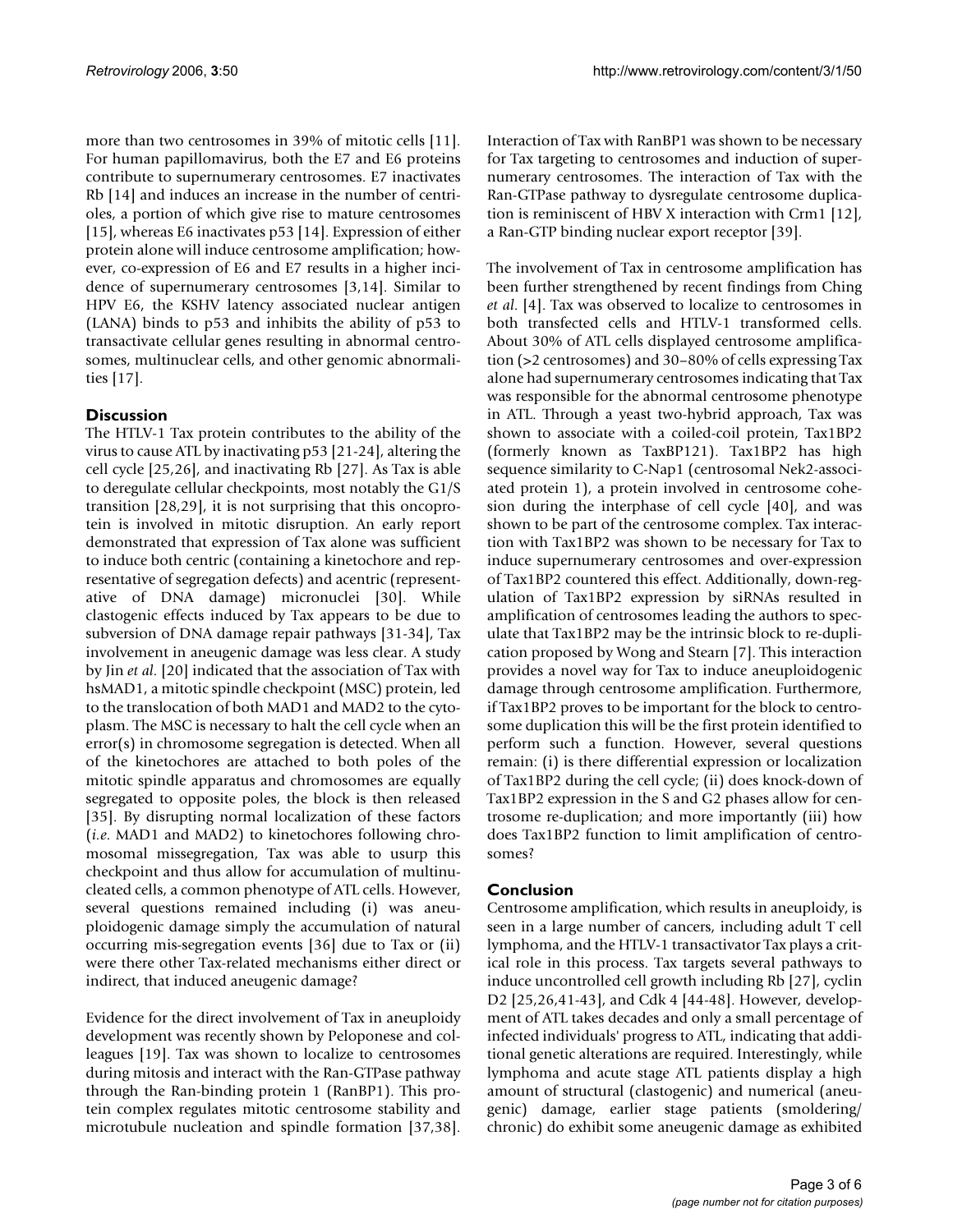by multinucleated T cells. This suggests that aneugenic damage is an early phenomenon in ATL development; however, how aneugenic damage contributes to malignant transformation is still not known. Duplication of centrosomes and proper segregation of chromosomes into daughter cells is a highly regulated process involving a number of centrosome proteins, which have yet to be fully elucidated. Recent work has demonstrated that Tax can induce genomic instability and aneuploidy by directly targeting several proteins involved in centrosome duplication [Figure 1]. Interaction with Tax1BP2 may interrupt the intrinsic block to centrosome reduplication allowing for centrosome amplification. As mentioned by the authors, future studies will entail determining the mechanism of Tax1BP2 contributing to this block and how Tax may modulate this effect. Since Tax1BP2 appears to be phosphorylated and possibly regulated by Cdk2, Tax may bring Cdk2 into contact with Tax1BP2. Interaction with members of the APC induces a delay in mitotic entry and increased chromosomal instability. The centrosome amplification and chromosomal instabilities would allow for additional genetic alterations. Lastly, the interaction of Tax with Mad1, a component of the mitotic spindle checkpoint, inactivates this critical checkpoint allowing cells with supernumerary chromosomes and improperly segregated chromosomes to move through mitosis and into the next cell cycle. Additional questions remain as to whether there are Tax-dependent defects within cytokinesis that contribute to aneugenic damage and how the three Tax binding proteins identified by this group function together to regulate centrosome duplication. The role of Tax as a transcriptional regulator may also provide avenues for Tax to disrupt mitotic processes. Future studies will not only allow for better understanding of Tax involvement at mitosis but help to further elucidate how deregulation of this phase of the cell cycle contributes to carcinogenesis.

#### **Competing interests**

The author(s) declare that they have no competing interests.

### **Authors' contributions**

AP and CF did the background research and most of the writing. FK edited and contributed to the figure development.

#### **Acknowledgements**

This work was supported by grants from the George Washington University REF funds to A. Vertes and F. Kashanchi, and NIH grants AI44357, AI43894 and 13969 to F.K.

#### **References**

1. Hinchcliffe EH, Sluder G: **["It takes two to tango": Understanding](http://www.ncbi.nlm.nih.gov/entrez/query.fcgi?cmd=Retrieve&db=PubMed&dopt=Abstract&list_uids=11358861) [how centrosome duplication is regulated throughout the cell](http://www.ncbi.nlm.nih.gov/entrez/query.fcgi?cmd=Retrieve&db=PubMed&dopt=Abstract&list_uids=11358861) [cycle.](http://www.ncbi.nlm.nih.gov/entrez/query.fcgi?cmd=Retrieve&db=PubMed&dopt=Abstract&list_uids=11358861)** *Genes Dev* 2001, **15:**1167-1181.



#### Figure 1

**Role of Tax binding proteins in centrosomal abnormalities observed in ATL cells**. **(A) TaxBP181** 

**(hsMad1)**. During interphase TaxBP181 (light blue) is localized to the nucleus (yellow) and some co-localize with Tax (green) in infected cells. During the transition to prophase (1) in normal cells, TaxBP181 localizes to the kinetochores of chromosomes and allows proper segregation. (2) In normal cells during anaphase and telophase, TaxBP181 localizes to the midbody and finally in newly formed progeny nuclei. (3) When Tax is expressed in ATL cells, TaxBP181 is translocated to the nucleus, allowing for chromosome missegregation, resulting in multinucleated cells (4). **(B) RanBP1**. During interphase, Tax (green) is found in the nucleus and a portion is co-localized with RanBP1 (purple) on centrosomes. Interaction of Tax with RanBP1 dysregulates the centrosome duplication pathway resulting in cells with two or more centrosomes following mitosis. **(C) Tax1BP2**. During interphase Tax (green) is expressed in the nucleus and a portion co-localizes with pericentrin (purple) in centrosomes. During S phase centrosomes are duplicated. However, the interaction of Tax with Tax1BP2 (yellow) disrupts the normal controls that prevent centrosome re-duplication resulting in cells with more than two centrosomes. During mitosis, supernumerary centrosomes are separated into two daughter cells resulting in a percentage of cells with two or more centrosomes.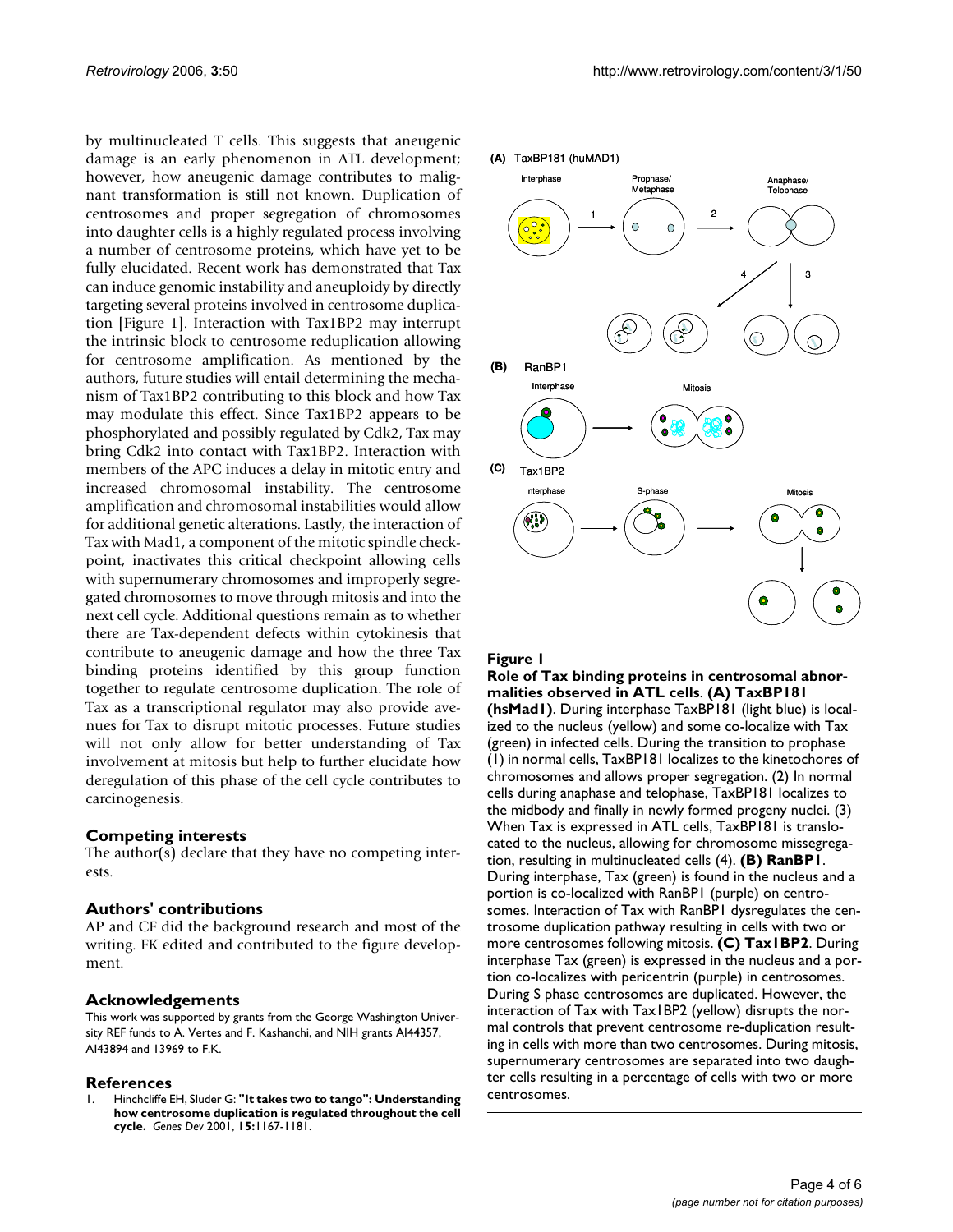- 2. Wang Q, Hirohashi Y, Furuuchi K, Zhao H, Liu Q, Zhang H, Murali R, Berezov A, Du X, Li B, Greene MI: **[The centrosome in normal](http://www.ncbi.nlm.nih.gov/entrez/query.fcgi?cmd=Retrieve&db=PubMed&dopt=Abstract&list_uids=15307950) [and transformed cells.](http://www.ncbi.nlm.nih.gov/entrez/query.fcgi?cmd=Retrieve&db=PubMed&dopt=Abstract&list_uids=15307950)** *DNA Cell Biol* 2004, **23:**475-489.
- 3. Doxsey S, McCollum D, Theurkauf W: **[Centrosomes in cellular](http://www.ncbi.nlm.nih.gov/entrez/query.fcgi?cmd=Retrieve&db=PubMed&dopt=Abstract&list_uids=16212501) [regulation.](http://www.ncbi.nlm.nih.gov/entrez/query.fcgi?cmd=Retrieve&db=PubMed&dopt=Abstract&list_uids=16212501)** *Annu Rev Cell Dev Biol* 2005, **21:**411-434.
- 4. Ching Y, Chan S, Jeang K, Jin D: **[The retroviral oncoprotein tax](http://www.ncbi.nlm.nih.gov/entrez/query.fcgi?cmd=Retrieve&db=PubMed&dopt=Abstract&list_uids=16767081) [targets the coiled-coil centrosomal protein TAX1BP2 to](http://www.ncbi.nlm.nih.gov/entrez/query.fcgi?cmd=Retrieve&db=PubMed&dopt=Abstract&list_uids=16767081) [induce centrosome overduplication.](http://www.ncbi.nlm.nih.gov/entrez/query.fcgi?cmd=Retrieve&db=PubMed&dopt=Abstract&list_uids=16767081)** *Nat Cell Biol* 2006, **8:**717-724.
- 5. Hinchcliffe EH, Sluder G: **[Centrosome duplication: Three](http://www.ncbi.nlm.nih.gov/entrez/query.fcgi?cmd=Retrieve&db=PubMed&dopt=Abstract&list_uids=11553343) [kinases come up a winner!](http://www.ncbi.nlm.nih.gov/entrez/query.fcgi?cmd=Retrieve&db=PubMed&dopt=Abstract&list_uids=11553343)** *Curr Biol* 2001, **11:**R698-701.
- Fukasawa K: [Centrosome amplification, chromosome instabil](http://www.ncbi.nlm.nih.gov/entrez/query.fcgi?cmd=Retrieve&db=PubMed&dopt=Abstract&list_uids=16253756)**[ity and cancer development.](http://www.ncbi.nlm.nih.gov/entrez/query.fcgi?cmd=Retrieve&db=PubMed&dopt=Abstract&list_uids=16253756)** *Cancer Lett* 2005, **230:**6-19.
- 7. Wong C, Stearns T: **[Centrosome number is controlled by a](http://www.ncbi.nlm.nih.gov/entrez/query.fcgi?cmd=Retrieve&db=PubMed&dopt=Abstract&list_uids=12766773) [centrosome-intrinsic block to reduplication.](http://www.ncbi.nlm.nih.gov/entrez/query.fcgi?cmd=Retrieve&db=PubMed&dopt=Abstract&list_uids=12766773)** *Nat Cell Biol* 2003, **5:**539-544.
- Hut HMJ, Lemstra W, Blaauw EH, Van Cappellen, Gert WA, Kampinga HH, Sibon OCM: **[Centrosomes split in the presence of](http://www.ncbi.nlm.nih.gov/entrez/query.fcgi?cmd=Retrieve&db=PubMed&dopt=Abstract&list_uids=12802070) [impaired DNA integrity during mitosis.](http://www.ncbi.nlm.nih.gov/entrez/query.fcgi?cmd=Retrieve&db=PubMed&dopt=Abstract&list_uids=12802070)** *Mol Biol Cell* 2003, **14:**1993-2004.
- 9. Krämer A, Neben K, Ho AD: **[Centrosome aberrations in hema](http://www.ncbi.nlm.nih.gov/entrez/query.fcgi?cmd=Retrieve&db=PubMed&dopt=Abstract&list_uids=15996491)[tological malignancies.](http://www.ncbi.nlm.nih.gov/entrez/query.fcgi?cmd=Retrieve&db=PubMed&dopt=Abstract&list_uids=15996491)** *Cell Biol Int* 2005, **29:**375-383.
- 10. Deng C: **[Roles of BRCA1 in centrosome duplication.](http://www.ncbi.nlm.nih.gov/entrez/query.fcgi?cmd=Retrieve&db=PubMed&dopt=Abstract&list_uids=12214252)** *Oncogene* 2002, **21:**6222-6227.
- 11. Forgues M, Difilippantonio MJ, Linke SP, Ried T, Nagashima K, Feden J, Valerie K, Fukasawa K, Wang XW: **[Involvement of Crm1 in](http://www.ncbi.nlm.nih.gov/entrez/query.fcgi?cmd=Retrieve&db=PubMed&dopt=Abstract&list_uids=12861014) [hepatitis B virus X protein-induced aberrant centriole repli](http://www.ncbi.nlm.nih.gov/entrez/query.fcgi?cmd=Retrieve&db=PubMed&dopt=Abstract&list_uids=12861014)[cation and abnormal mitotic spindles.](http://www.ncbi.nlm.nih.gov/entrez/query.fcgi?cmd=Retrieve&db=PubMed&dopt=Abstract&list_uids=12861014)** *Mol Cell Biol* 2003, **23:**5282-5292.
- 12. Forgues M, Marrogi AJ, Spillare EA, Wu CG, Yang Q, Yoshida M, Wang XW: **[Interaction of the hepatitis B virus X protein with](http://www.ncbi.nlm.nih.gov/entrez/query.fcgi?cmd=Retrieve&db=PubMed&dopt=Abstract&list_uids=11287420) [the Crm1-dependent nuclear export pathway.](http://www.ncbi.nlm.nih.gov/entrez/query.fcgi?cmd=Retrieve&db=PubMed&dopt=Abstract&list_uids=11287420)** *J Biol Chem* 2001, **276:**22797-22803.
- 13. Yun C, Cho H, Kim S, Lee J, Park SY, Chan GK, Cho H: **[Mitotic](http://www.ncbi.nlm.nih.gov/entrez/query.fcgi?cmd=Retrieve&db=PubMed&dopt=Abstract&list_uids=15037655) [aberration coupled with centrosome amplification is](http://www.ncbi.nlm.nih.gov/entrez/query.fcgi?cmd=Retrieve&db=PubMed&dopt=Abstract&list_uids=15037655) induced by hepatitis B virus X oncoprotein via the rasmitogen-activated protein/extracellular signal-regulated [kinase-mitogen-activated protein pathway.](http://www.ncbi.nlm.nih.gov/entrez/query.fcgi?cmd=Retrieve&db=PubMed&dopt=Abstract&list_uids=15037655)** *Mol Cancer Res* 2004, **2:**159-169.
- 14. Duensing S, Münger K: **[Centrosomes, genomic instability, and](http://www.ncbi.nlm.nih.gov/entrez/query.fcgi?cmd=Retrieve&db=PubMed&dopt=Abstract&list_uids=12839094) [cervical carcinogenesis.](http://www.ncbi.nlm.nih.gov/entrez/query.fcgi?cmd=Retrieve&db=PubMed&dopt=Abstract&list_uids=12839094)** *Crit Rev Eukaryot Gene Expr* 2003, **13:**9-23.
- 15. Duensing S, Münger K: **[The human papillomavirus type 16 E6](http://www.ncbi.nlm.nih.gov/entrez/query.fcgi?cmd=Retrieve&db=PubMed&dopt=Abstract&list_uids=12460929)** and **E7** oncoproteins independently induce numerical and structural chromosome instability. Cancer Res 2002, [structural chromosome instability.](http://www.ncbi.nlm.nih.gov/entrez/query.fcgi?cmd=Retrieve&db=PubMed&dopt=Abstract&list_uids=12460929) **62:**7075-7082.
- 16. Pan H, Zhou F, Gao S: **[Kaposi's sarcoma-associated herpesvirus](http://www.ncbi.nlm.nih.gov/entrez/query.fcgi?cmd=Retrieve&db=PubMed&dopt=Abstract&list_uids=15205312) [induction of chromosome instability in primary human](http://www.ncbi.nlm.nih.gov/entrez/query.fcgi?cmd=Retrieve&db=PubMed&dopt=Abstract&list_uids=15205312) [endothelial cells.](http://www.ncbi.nlm.nih.gov/entrez/query.fcgi?cmd=Retrieve&db=PubMed&dopt=Abstract&list_uids=15205312)** *Cancer Res* 2004, **64:**4064-4068.
- 17. Si H, Robertson ES: **[Kaposi's sarcoma-associated herpesvirus](http://www.ncbi.nlm.nih.gov/entrez/query.fcgi?cmd=Retrieve&db=PubMed&dopt=Abstract&list_uids=16378973)[encoded latency-associated nuclear antigen induces chro](http://www.ncbi.nlm.nih.gov/entrez/query.fcgi?cmd=Retrieve&db=PubMed&dopt=Abstract&list_uids=16378973)[mosomal instability through inhibition of p53 function.](http://www.ncbi.nlm.nih.gov/entrez/query.fcgi?cmd=Retrieve&db=PubMed&dopt=Abstract&list_uids=16378973)** *J Virol* 2006, **80:**697-709.
- 18. Nitta T, Kanai M, Sugihara E, Tanaka M, Sun B, Sonoda S, Miwa M, Nagasawa T: **[Centrosome amplification in adult T-cell leuke](http://www.ncbi.nlm.nih.gov/entrez/query.fcgi?cmd=Retrieve&db=PubMed&dopt=Abstract&list_uids=16805820)[mia and human T-cell leukemia virus type 1 tax-induced](http://www.ncbi.nlm.nih.gov/entrez/query.fcgi?cmd=Retrieve&db=PubMed&dopt=Abstract&list_uids=16805820) [human T cells.](http://www.ncbi.nlm.nih.gov/entrez/query.fcgi?cmd=Retrieve&db=PubMed&dopt=Abstract&list_uids=16805820)** *Cancer Sci* 2006 in press.
- 19. Peloponese J Jr, Haller K, Miyazato A, Jeang K: **[Abnormal centro](http://www.ncbi.nlm.nih.gov/entrez/query.fcgi?cmd=Retrieve&db=PubMed&dopt=Abstract&list_uids=16365316)[some amplification in cells through the targeting of ran-bind](http://www.ncbi.nlm.nih.gov/entrez/query.fcgi?cmd=Retrieve&db=PubMed&dopt=Abstract&list_uids=16365316)ing protein-1 by the human T cell leukemia virus type-1 tax [oncoprotein.](http://www.ncbi.nlm.nih.gov/entrez/query.fcgi?cmd=Retrieve&db=PubMed&dopt=Abstract&list_uids=16365316)** *Proc Natl Acad Sci USA* 2005, **102:**18974-18979.
- 20. Jin DY, Spencer F, Jeang KT: **[Human T cell leukemia virus type 1](http://www.ncbi.nlm.nih.gov/entrez/query.fcgi?cmd=Retrieve&db=PubMed&dopt=Abstract&list_uids=9546394) [oncoprotein tax targets the human mitotic checkpoint pro](http://www.ncbi.nlm.nih.gov/entrez/query.fcgi?cmd=Retrieve&db=PubMed&dopt=Abstract&list_uids=9546394)[tein MAD1.](http://www.ncbi.nlm.nih.gov/entrez/query.fcgi?cmd=Retrieve&db=PubMed&dopt=Abstract&list_uids=9546394)** *Cell* 1998, **93:**81-91.
- 21. Tabakin-Fix Y, Azran I, Schavinky-Khrapunsky Y, Levy O, Aboud M: **[Functional inactivation of p53 by human T-cell leukemia](http://www.ncbi.nlm.nih.gov/entrez/query.fcgi?cmd=Retrieve&db=PubMed&dopt=Abstract&list_uids=16308315) virus type 1 tax protein: Mechanisms and clinical implica[tions.](http://www.ncbi.nlm.nih.gov/entrez/query.fcgi?cmd=Retrieve&db=PubMed&dopt=Abstract&list_uids=16308315)** *Carcinogenesis* 2006, **27:**673-681.
- 22. Grassmann R, Aboud M, Jeang K: **[Molecular mechanisms of cel](http://www.ncbi.nlm.nih.gov/entrez/query.fcgi?cmd=Retrieve&db=PubMed&dopt=Abstract&list_uids=16155604)[lular transformation by HTLV-1 tax.](http://www.ncbi.nlm.nih.gov/entrez/query.fcgi?cmd=Retrieve&db=PubMed&dopt=Abstract&list_uids=16155604)** *Oncogene* 2005, **24:**5976-5985.
- 23. Jeong S, Pise-Masison CA, Radonovich MF, Park HU, Brady JN: **[Acti](http://www.ncbi.nlm.nih.gov/entrez/query.fcgi?cmd=Retrieve&db=PubMed&dopt=Abstract&list_uids=16007163)[vated AKT regulates NF-kappaB activation, p53 inhibition](http://www.ncbi.nlm.nih.gov/entrez/query.fcgi?cmd=Retrieve&db=PubMed&dopt=Abstract&list_uids=16007163) [and cell survival in HTLV-1-transformed cells.](http://www.ncbi.nlm.nih.gov/entrez/query.fcgi?cmd=Retrieve&db=PubMed&dopt=Abstract&list_uids=16007163)** *Oncogene* 2005, **24:**6719-6728.
- 24. Pise-Masison CA, Brady JN: **[Setting the stage for transforma](http://www.ncbi.nlm.nih.gov/entrez/query.fcgi?cmd=Retrieve&db=PubMed&dopt=Abstract&list_uids=15569630)[tion: HTLV-1 tax inhibition of of p53 function.](http://www.ncbi.nlm.nih.gov/entrez/query.fcgi?cmd=Retrieve&db=PubMed&dopt=Abstract&list_uids=15569630)** *Front Biosci* 2005, **10:**919-930.
- 25. Kehn K, Berro R, de la Fuente C, Strouss K, Ghedin E, Dadgar S, Bottazzi ME, Pumfery A, Kashanchi F: **[Mechanisms of HTLV-1 trans](http://www.ncbi.nlm.nih.gov/entrez/query.fcgi?cmd=Retrieve&db=PubMed&dopt=Abstract&list_uids=15353292)[formation.](http://www.ncbi.nlm.nih.gov/entrez/query.fcgi?cmd=Retrieve&db=PubMed&dopt=Abstract&list_uids=15353292)** *Front Biosci* 2004, **9:**2347-2372.
- 26. Kehn K, Deng L, de la Fuente C, Strouss K, Wu K, Maddukuri A, Baylor S, Rufner R, Pumfery A, Bottazzi ME, Kashanchi F: **[The role of](http://www.ncbi.nlm.nih.gov/entrez/query.fcgi?cmd=Retrieve&db=PubMed&dopt=Abstract&list_uids=15169570) [cyclin D2 and p21/waf1 in human T-cell leukemia virus type](http://www.ncbi.nlm.nih.gov/entrez/query.fcgi?cmd=Retrieve&db=PubMed&dopt=Abstract&list_uids=15169570) [1 infected cells.](http://www.ncbi.nlm.nih.gov/entrez/query.fcgi?cmd=Retrieve&db=PubMed&dopt=Abstract&list_uids=15169570)** *Retrovirology* 2004, **1:**6-6.
- 27. Kehn K, Fuente Cdl, Strouss K, Berro R, Jiang H, Brady J, Mahieux R, Pumfery A, Bottazzi ME, Kashanchi F: **[The HTLV-I tax oncopro](http://www.ncbi.nlm.nih.gov/entrez/query.fcgi?cmd=Retrieve&db=PubMed&dopt=Abstract&list_uids=15580311)[tein targets the retinoblastoma protein for proteasomal](http://www.ncbi.nlm.nih.gov/entrez/query.fcgi?cmd=Retrieve&db=PubMed&dopt=Abstract&list_uids=15580311) [degradation.](http://www.ncbi.nlm.nih.gov/entrez/query.fcgi?cmd=Retrieve&db=PubMed&dopt=Abstract&list_uids=15580311)** *Oncogene* 2005, **24:**525-540.
- 28. Mulloy JC, Kislyakova T, Cereseto A, Casareto L, LoMonico A, Fullen J, Lorenzi MV, Cara A, Nicot C, Giam C, Franchini G: **[Human T-cell](http://www.ncbi.nlm.nih.gov/entrez/query.fcgi?cmd=Retrieve&db=PubMed&dopt=Abstract&list_uids=9765430) [lymphotropic/leukemia virus type 1 tax abrogates p53](http://www.ncbi.nlm.nih.gov/entrez/query.fcgi?cmd=Retrieve&db=PubMed&dopt=Abstract&list_uids=9765430) induced cell cycle arrest and apoptosis through its CREB/ [ATF functional domain.](http://www.ncbi.nlm.nih.gov/entrez/query.fcgi?cmd=Retrieve&db=PubMed&dopt=Abstract&list_uids=9765430)** *J Virol* 1998, **72:**8852-8860.
- 29. Schmitt I, Rosin O, Rohwer P, Gossen M, Grassmann R: **[Stimulation](http://www.ncbi.nlm.nih.gov/entrez/query.fcgi?cmd=Retrieve&db=PubMed&dopt=Abstract&list_uids=9420268) [of cyclin-dependent kinase activity and G1- to S-phase tran](http://www.ncbi.nlm.nih.gov/entrez/query.fcgi?cmd=Retrieve&db=PubMed&dopt=Abstract&list_uids=9420268)sition in human lymphocytes by the human T-cell leukemia/ [lymphotropic virus type 1 tax protein.](http://www.ncbi.nlm.nih.gov/entrez/query.fcgi?cmd=Retrieve&db=PubMed&dopt=Abstract&list_uids=9420268)** *J Virol* 1998, **72:**633-640.
- 30. Majone F, Semmes OJ, Jeang KT: **[Induction of micronuclei by](http://www.ncbi.nlm.nih.gov/entrez/query.fcgi?cmd=Retrieve&db=PubMed&dopt=Abstract&list_uids=8438579) [HTLV-I tax: A cellular assay for function.](http://www.ncbi.nlm.nih.gov/entrez/query.fcgi?cmd=Retrieve&db=PubMed&dopt=Abstract&list_uids=8438579) 193:**456-459.
- 31. Majone F, Jeang KT: **[Clastogenic effect of the human T-cell](http://www.ncbi.nlm.nih.gov/entrez/query.fcgi?cmd=Retrieve&db=PubMed&dopt=Abstract&list_uids=10969065) [leukemia virus type I tax oncoprotein correlates with unsta](http://www.ncbi.nlm.nih.gov/entrez/query.fcgi?cmd=Retrieve&db=PubMed&dopt=Abstract&list_uids=10969065)[bilized DNA breaks.](http://www.ncbi.nlm.nih.gov/entrez/query.fcgi?cmd=Retrieve&db=PubMed&dopt=Abstract&list_uids=10969065)** *J Biol Chem* 2000, **275:**32906-32910.
- 32. Marriott SJ, Lemoine FJ, Jeang K: **[Damaged DNA and miscounted](http://www.ncbi.nlm.nih.gov/entrez/query.fcgi?cmd=Retrieve&db=PubMed&dopt=Abstract&list_uids=12145525) [chromosomes: Human T cell leukemia virus type I tax onco](http://www.ncbi.nlm.nih.gov/entrez/query.fcgi?cmd=Retrieve&db=PubMed&dopt=Abstract&list_uids=12145525)[protein and genetic lesions in transformed cells.](http://www.ncbi.nlm.nih.gov/entrez/query.fcgi?cmd=Retrieve&db=PubMed&dopt=Abstract&list_uids=12145525)** *J Biomed Sci* 2002, **9:**292-298.
- 33. Jeang K, Giam C, Majone F, Aboud M: **[Life, death, and tax: Role of](http://www.ncbi.nlm.nih.gov/entrez/query.fcgi?cmd=Retrieve&db=PubMed&dopt=Abstract&list_uids=15090550) [HTLV-I oncoprotein in genetic instability and cellular trans](http://www.ncbi.nlm.nih.gov/entrez/query.fcgi?cmd=Retrieve&db=PubMed&dopt=Abstract&list_uids=15090550)[formation.](http://www.ncbi.nlm.nih.gov/entrez/query.fcgi?cmd=Retrieve&db=PubMed&dopt=Abstract&list_uids=15090550)** *J Biol Chem* 2004, **279:**31991-31994.
- 34. Majone F, Luisetto R, Zamboni D, Iwanaga Y, Jeang K: **[Ku protein as](http://www.ncbi.nlm.nih.gov/entrez/query.fcgi?cmd=Retrieve&db=PubMed&dopt=Abstract&list_uids=16014171) [a potential human T-cell leukemia virus type 1 \(HTLV-1\) tax](http://www.ncbi.nlm.nih.gov/entrez/query.fcgi?cmd=Retrieve&db=PubMed&dopt=Abstract&list_uids=16014171) target in clastogenic chromosomal instability of mammalian [cells.](http://www.ncbi.nlm.nih.gov/entrez/query.fcgi?cmd=Retrieve&db=PubMed&dopt=Abstract&list_uids=16014171)** *Retrovirology* 2005, **2:**45-45.
- 35. Chan GK, Liu S, Yen TJ: **[Kinetochore structure and function.](http://www.ncbi.nlm.nih.gov/entrez/query.fcgi?cmd=Retrieve&db=PubMed&dopt=Abstract&list_uids=16214339)** *Trends Cell Biol* 2005, **15:**589-598.
- 36. Norppa H, Falck GC: **[What do human micronuclei contain?](http://www.ncbi.nlm.nih.gov/entrez/query.fcgi?cmd=Retrieve&db=PubMed&dopt=Abstract&list_uids=12714687)** *Mutagenesis* 2003, **18:**221-233.
- 37. Zhang C, Hughes M, Clarke PR: **[Ran-GTP stabilises microtubule](http://www.ncbi.nlm.nih.gov/entrez/query.fcgi?cmd=Retrieve&db=PubMed&dopt=Abstract&list_uids=10381400) [asters and inhibits nuclear assembly in xenopus egg extracts.](http://www.ncbi.nlm.nih.gov/entrez/query.fcgi?cmd=Retrieve&db=PubMed&dopt=Abstract&list_uids=10381400)** *J Cell Sci* 1999, **112(Pt 14):**2453-2461.
- Di Fiore B, Ciciarello M, Mangiacasale R, Palena A, Tassin A, Cundari E, Lavia P: **[Mammalian RanBP1 regulates centrosome cohe](http://www.ncbi.nlm.nih.gov/entrez/query.fcgi?cmd=Retrieve&db=PubMed&dopt=Abstract&list_uids=12840069)[sion during mitosis.](http://www.ncbi.nlm.nih.gov/entrez/query.fcgi?cmd=Retrieve&db=PubMed&dopt=Abstract&list_uids=12840069)** *J Cell Sci* 2003, **116:**3399-3411.
- 39. Arnaoutov A, Azuma Y, Ribbeck K, Joseph J, Boyarchuk Y, Karpova T, McNally J, Dasso M: **[Crm1 is a mitotic effector of ran-GTP in](http://www.ncbi.nlm.nih.gov/entrez/query.fcgi?cmd=Retrieve&db=PubMed&dopt=Abstract&list_uids=15908946) [somatic cells.](http://www.ncbi.nlm.nih.gov/entrez/query.fcgi?cmd=Retrieve&db=PubMed&dopt=Abstract&list_uids=15908946)** *Nat Cell Biol* 2005, **7:**626-632.
- 40. Mayor T, Stierhof YD, Tanaka K, Fry AM, Nigg EA: **[The centro](http://www.ncbi.nlm.nih.gov/entrez/query.fcgi?cmd=Retrieve&db=PubMed&dopt=Abstract&list_uids=11076968)[somal protein C-Nap1 is required for cell cycle-regulated](http://www.ncbi.nlm.nih.gov/entrez/query.fcgi?cmd=Retrieve&db=PubMed&dopt=Abstract&list_uids=11076968) [centrosome cohesion.](http://www.ncbi.nlm.nih.gov/entrez/query.fcgi?cmd=Retrieve&db=PubMed&dopt=Abstract&list_uids=11076968)** *J Cell Biol* 2000, **151:**837-846.
- 41. Mori N, Fujii M, Hinz M, Nakayama K, Yamada Y, Ikeda S, Yamasaki Y, Kashanchi F, Tanaka Y, Tomonaga M, Yamamoto N: **[Activation](http://www.ncbi.nlm.nih.gov/entrez/query.fcgi?cmd=Retrieve&db=PubMed&dopt=Abstract&list_uids=11992406) [of cyclin D1 and D2 promoters by human T-cell leukemia](http://www.ncbi.nlm.nih.gov/entrez/query.fcgi?cmd=Retrieve&db=PubMed&dopt=Abstract&list_uids=11992406) virus type I tax protein is associated with IL-2-independent [growth of T cells.](http://www.ncbi.nlm.nih.gov/entrez/query.fcgi?cmd=Retrieve&db=PubMed&dopt=Abstract&list_uids=11992406)** *Int J Cancer* 2002, **99:**378-385.
- 42. Santiago F, Clark E, Chong S, Molina C, Mozafari F, Mahieux R, Fujii M, Azimi N, Kashanchi F: **[Transcriptional up-regulation of the](http://www.ncbi.nlm.nih.gov/entrez/query.fcgi?cmd=Retrieve&db=PubMed&dopt=Abstract&list_uids=10559304) [cyclin D2 gene and acquisition of new cyclin-dependent](http://www.ncbi.nlm.nih.gov/entrez/query.fcgi?cmd=Retrieve&db=PubMed&dopt=Abstract&list_uids=10559304) kinase partners in human T-cell leukemia virus type 1 [infected cells.](http://www.ncbi.nlm.nih.gov/entrez/query.fcgi?cmd=Retrieve&db=PubMed&dopt=Abstract&list_uids=10559304)** *J Virol* 1999, **73:**9917-9927.
- 43. Akagi T, Ono H, Shimotohno K: **[Expression of cell-cycle regula](http://www.ncbi.nlm.nih.gov/entrez/query.fcgi?cmd=Retrieve&db=PubMed&dopt=Abstract&list_uids=8622884)[tory genes in HTLV-I infected T-cell lines: Possible involve](http://www.ncbi.nlm.nih.gov/entrez/query.fcgi?cmd=Retrieve&db=PubMed&dopt=Abstract&list_uids=8622884)ment of Tax1 in the altered expression of cyclin D2, p18Ink4 [and p21Waf1/Cip1/Sdi1.](http://www.ncbi.nlm.nih.gov/entrez/query.fcgi?cmd=Retrieve&db=PubMed&dopt=Abstract&list_uids=8622884)** *Oncogene* 1996, **12:**1645-1652.
- 44. Li J, Li H, Tsai M: **[Direct binding of the N-terminus of HTLV-1](http://www.ncbi.nlm.nih.gov/entrez/query.fcgi?cmd=Retrieve&db=PubMed&dopt=Abstract&list_uids=12779347) [tax oncoprotein to cyclin-dependent kinase 4 is a dominant](http://www.ncbi.nlm.nih.gov/entrez/query.fcgi?cmd=Retrieve&db=PubMed&dopt=Abstract&list_uids=12779347) [path to stimulate the kinase activity.](http://www.ncbi.nlm.nih.gov/entrez/query.fcgi?cmd=Retrieve&db=PubMed&dopt=Abstract&list_uids=12779347)** *Biochemistry* 2003, **42:**6921-6928.
- 45. Fraedrich K, Müller B, Grassmann R: **[The HTLV-1 tax protein](http://www.ncbi.nlm.nih.gov/entrez/query.fcgi?cmd=Retrieve&db=PubMed&dopt=Abstract&list_uids=16164752) [binding domain of cyclin-dependent kinase 4 \(CDK4\)](http://www.ncbi.nlm.nih.gov/entrez/query.fcgi?cmd=Retrieve&db=PubMed&dopt=Abstract&list_uids=16164752)**